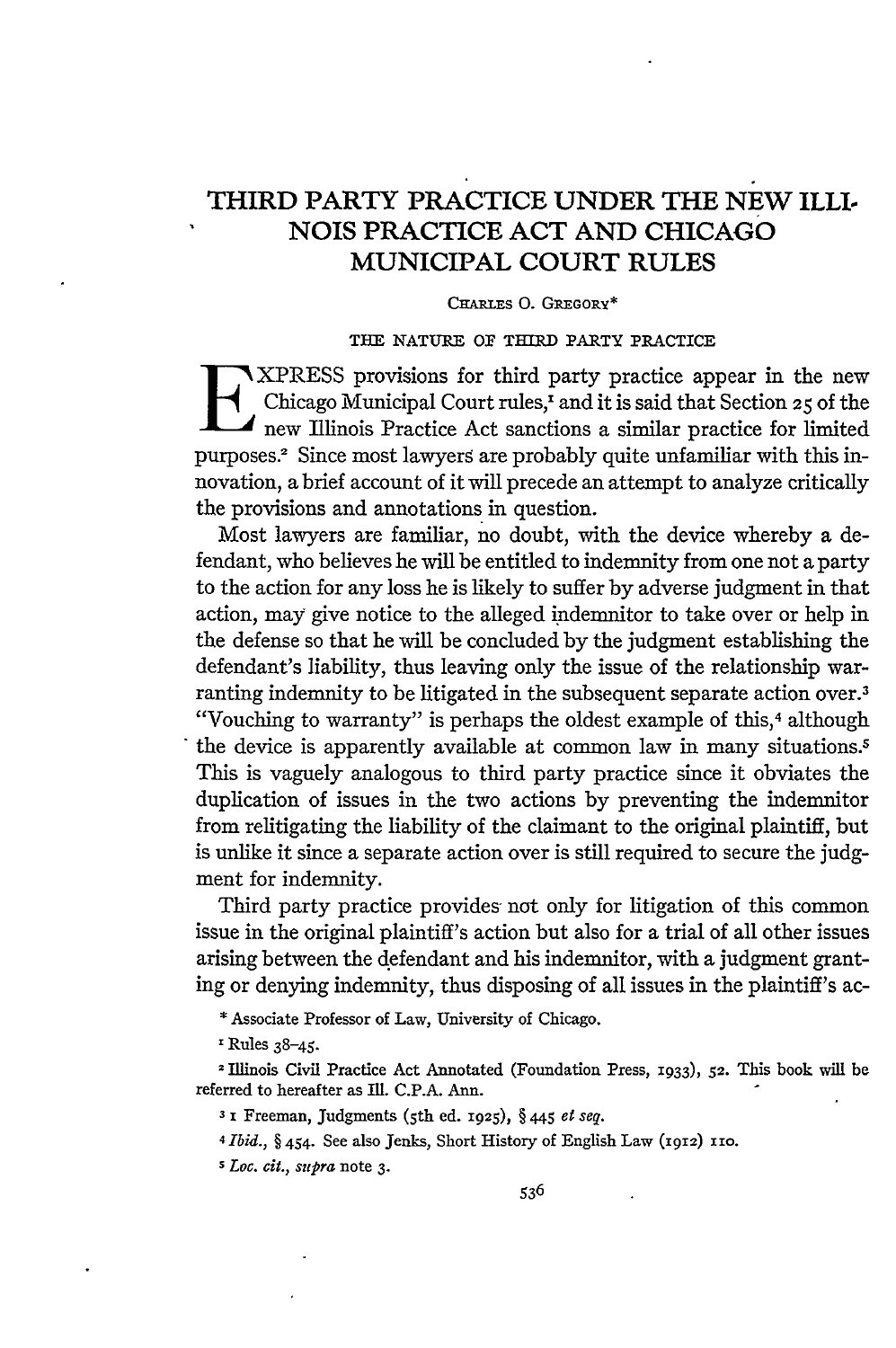tion.6 The benefits of third party practice usually accrue to claimants for contribution as well and are occasionally available for recovery of other damages arising out of the fact transaction on which the plaintiff's claim rests. <sup>7</sup>

Perhaps a hypothetical illustration may be helpful. Suppose P sues **X,** a city, for damages caused by a defect in a sidewalk adjacent to B's property, the jurisdiction in question permitting A to shift any loss it may incur in such cases to adjacent property owners by way of indemnity, i.e., where as between them the property owner is "primarily" and the city "secondarily" liable to the injured plaintiff. Such recovery over in this type of case is frequent by separate action. Under appropriate third party practice, however, A may join B as a third party defendant and litigate a cross-claim for indemnity against him in P's action, securing judgment therefor in that action if it is found liable to P and successfully prosecutes its cross-claim against  $B$ .<sup>8</sup> If, in any case, the independent issues arising between A and B would complicate P's trial of A, the court arranges to try them separately; otherwise the common and independent issues of P's and A's claims are tried at the same time.9

The cross-litigation for contribution in plaintiff's action is similar. There is, however, one fundamental difference. The claimant of contribution must prove a common liability of himself and the third party to plaintiff, whether plaintiff seeks such liability or not. In other words he must show that if the plaintiff wished he could have procured a joint judgment against himself and the third party.<sup>10</sup> The plaintiff may amend his complaint to include the third party added by defendant for the purpose of securing either indemnity or contribution; but only where he could have joined the third party as a co-defendant originally.<sup>11</sup>

The efficiency of this practice, when and if ideally perfected, is apparent. It would avoid the necessity of a second action and, if the claim is for con-

**6** Cohen, Impleader: Enforcement of Defendants' Rights against Third Parties, **33** Col. L. Rev. **1147** (1933); Gregory, Procedural Aspects of Securing Tort Contribution in the Injured Plaintiff's Action, 47 Harv. L. Rev. 209 (1933). Each article contains references to and discussions of various provisions and cases involving their interpretation.

**7** Gregory, *supra* note 6, **233.** See Ball's Annual Practice (1934), 294, Order i6A, rule i; Ontario Rules of Practice (1928), rule I65, and Steele v. Ferguson, **[1931]** Ont. Rep. 427, with which compare Mitchell v. Raymond, i81 Wis. 59I, **I95** N.W. **855** (1923).

**8** E.g., Bowman v. Greensboro, **i9<sup>o</sup>**N.C. 61i, **130** S.E. **502** (1925).

**9** Cf. Vinnacombe v. Philadelphia & Am. **S., 297** Pa. 564, 573-4, **147** Atl. 826, **831** (1929).

**<sup>10</sup>**See Gregory, *supra* note 6, **213-221.**

<sup>II</sup> The exception to the general rule is found in Pa. Purdon's Ann. Stat. (1931), tit. 12, § **141,** as amended by Pa. Acts **1931,** no. **236,** p. 663. Under this statute plaintiff gets the benefits of amendment without having to amend.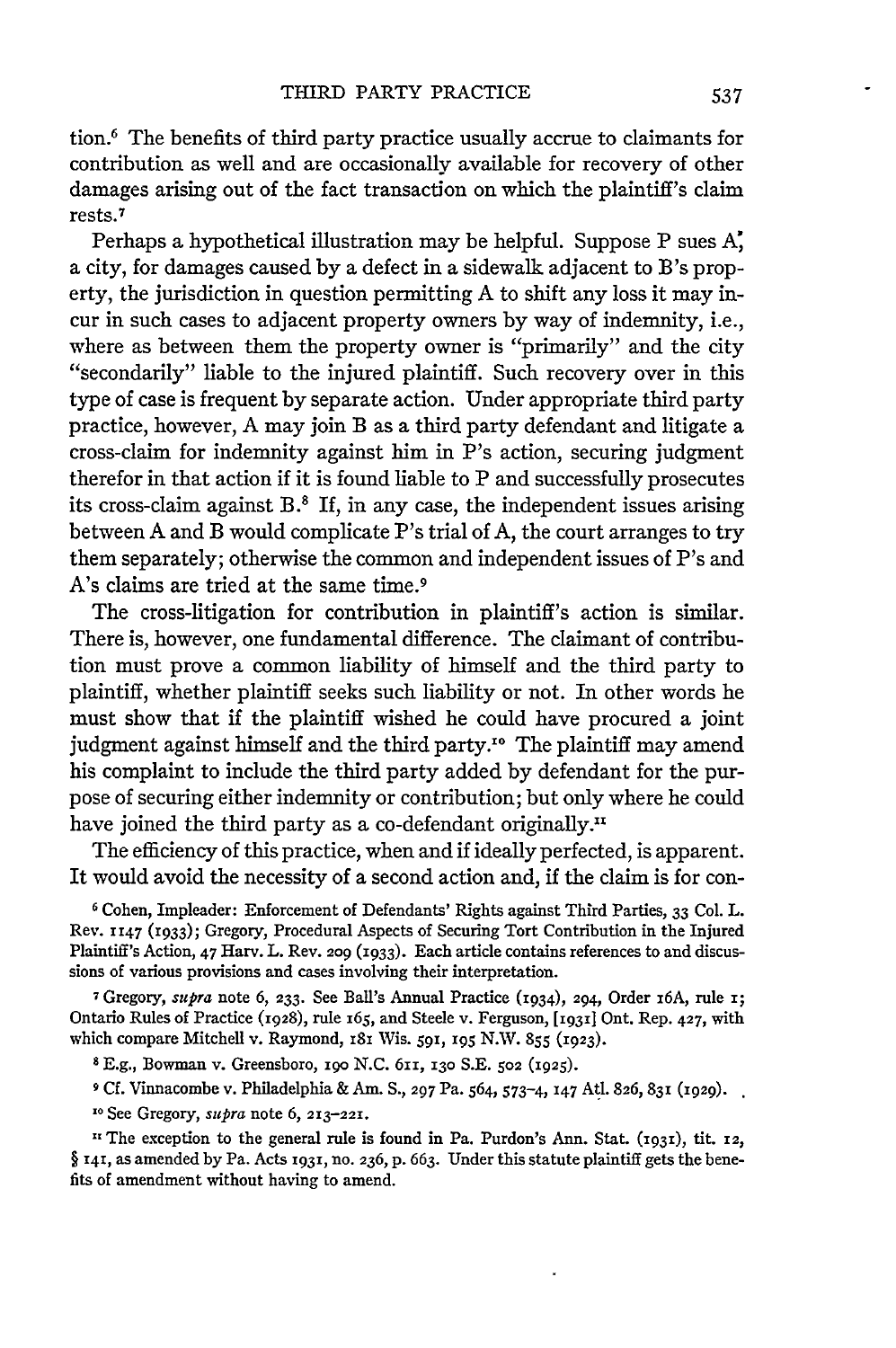tribution, the re-litigation of identical issues already tried in the original plaintiff's action. It would also insure identical treatment of the common issues and would avoid possible different constructions by separate juries of practically the same evidence. The saving of money to the community and of time and trouble to the courts, jury panels, and witnesses would undoubtedly follow. The inconvenience to plaintiff resulting from the practice is thought to be more than offset by these considerations **."**

Lawyers accustomed to bringing separate actions for indemnity and contribution, however, must be puzzled at the foregoing account of third party practice. The "cause of action" for these items does not arise at common law until the claimant is not only adjudged liable to the injured plaintiff but has also discharged such liability. Unless this rule of substantive law is changed by statute, therefore, the claimant may not anticipate his cause of action by cross-claiming against an already sued co-defendant or an added third party.<sup>13</sup> Jurisdictions having such statutes, however, retain the common-law rule for separate actions over.

Related to the problem concerning the cause of action is the difficulty of granting judgment on the cross-claim. Even if the claimant litigates the cross-claim of indemnity or contribution in the injured plaintiff's action, it is impossible, in the absence of a statutory provision expressly or impliedly authorizing a contingent or declaratory judgment pending the discharge of his liability to plaintiff, to give him judgment therefor against the co-defendant or third party before he himself has satisfied such liability. 4 The Wisconsin court inferred from the statute permitting crosslitigation of this sort in plaintiff's action the authority to give a "contingent" judgment to the successful claimant-a sort of declaratory judgment establishing the claimant's rights against the third party or co-defendant-to be made final on motion when the claimant showed discharge of his own liability to the plaintiff.'5 The added third party cannot be substituted as the original plaintiff's judgment debtor. Unless the plaintiff

<sup>12</sup> Whether this is or is not true, it is undoubtedly the belief of proponents of this practice. See, e.g., Crouch, J., in Haines v. Bero **E. C.** Corp., **230 App.** Div. **332,** 243 **N.Y. S.** *657* **(1930).**

**<sup>13</sup>**This statement seems true inasmuch as all jurisdictions having such practice also have statutes permitting it. For instances, see Judicature Act, 1925 *i5* **& i6** Geo. *5,* c. 49, § **39;** Judicature Act, Ont. Rev. Stats. 1927, c. **88,** § IS(d); **N.Y.C.P.A. (x92o),** §193(2); Pa. Purdon's Ann. Stat. **(1931),** tit. **12,** § i41; as amended **by Pa.** Acts x931, no. **236, p. 663;** Wis. Stat. (I93i), §§ 26o.i9, **263.15.**

**'4** Final judgment could not be given because the cause of action has not yet accrued. Hence the only judgment that can be given is not final and would in this case be virtually a declaratory judgment, declaring what the claimant's rights will be after he pays plaintiff in satisfaction of his judgment.

*.S* Wait v. Pierce, **I91** Wis. 202, **225, 21o** N.W. **822 (1926).**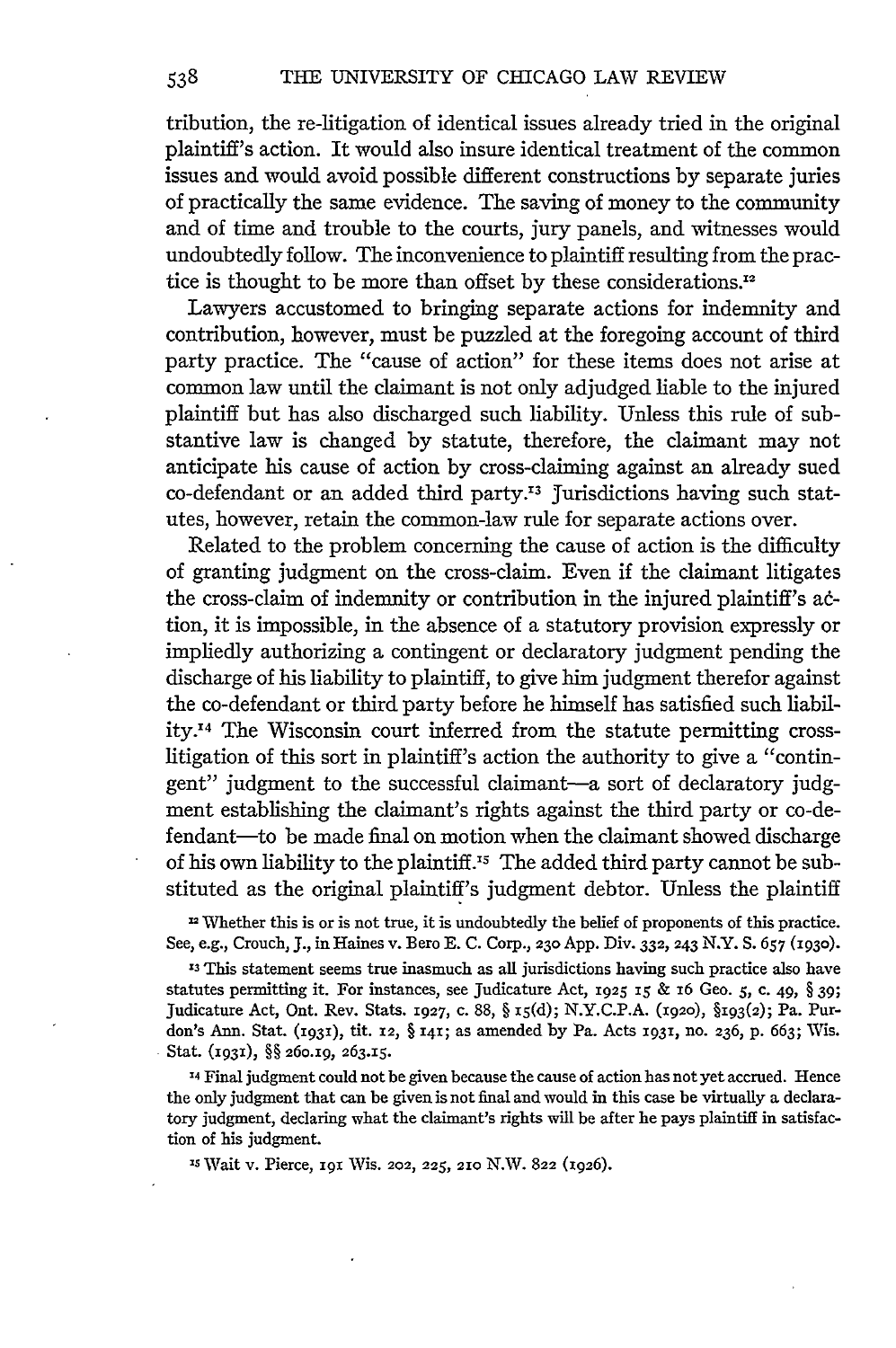had originally joined him or unless, if he had been added by request of the claimant, the plaintiff amends his complaint to include such party, no rights between plaintiff and the third party are adjudicated at all.

## SECTION **25** OF **THE** CIVIL PRACTICE **ACT**

This section supersedes Illinois Statutes Chapter 22, Section 34, and substantially "expresses the well-known rule in equity."<sup>16</sup> Its alleged sanction of third party practice to enable recovery of contribution in the plaintiff's action is doubtful.<sup>17</sup> In the first place the phrase "complete determination of the controversy" probably will be construed in this state as it has been in the New York Civil Practice Act, Section  $193(i)$ , and in Section 8 of the New Jersey Practice Act of 1912. Joinder under these sections is denied unless the rights of the sued defendant will be prejudiced by failure to join a third party at his request, courts construing "the controversy" to mean issues arising only between plaintiff and defendant and not those arising only between defendant and the third party which may be independently litigated in a separate action over. ${}^{18}$  The distinction between the intended and alleged application of these provisions is, briefly, that between provisions for necessary and for proper parties.<sup>19</sup>

The second sentence of the Illinois Practice Act, Section **25,** providing for the joinder of a third party if he has "an interest or title which the judgment [between plaintiff and defendant] may affect," in no way permits third party practice to enable the recovery of contribution in the plaintiff's action. This is true of the corresponding New York and New Jersey sections under both of which only the third party may invoke the joinder provisions.2° Although the Illinois Section **25** does not expressly confine such joinder to the third party's application, the provision is obviously for his benefit alone, whereas to permit third party practice it should be for the defendant's sole benefit.

The statement that the Illinois Section **25** "is substantially the same as New York Civil Practice Act,  $\S$  193<sup>''21</sup> is untrue since it contains nothing resembling or intended to resemble New York Section  $193(2)$ , the New York third party provision. The statement that the Illinois Section **25**

**16** Ill. **C.P.A.** Ann., *51.*

*<sup>17</sup>Ibid., 52.*

**IS** See Cahill, New York Civil Practice (6th ed. i931), *69 el seq.* and Supplement thereto (i933), 13-IS, being annotations **if** N.Y.C.P.A., § **193;** and Sheen, New Jersey Law Practice (2d ed. 193x), 236-7, being annotations of N.J.P.A., § 8.

**19** *CL* Osterhoudt v. Board of Supervisors, **98** N.Y. *239,* 244 (I885); Chapman v. Forbes, **123** N.Y. *532, 26* N.E. 3 (89o).

2. N.Y.C.P.A., § **193(3),** and N.J.P.A., § **8.** 21 Ill. C.P.A. Ann., **5i.**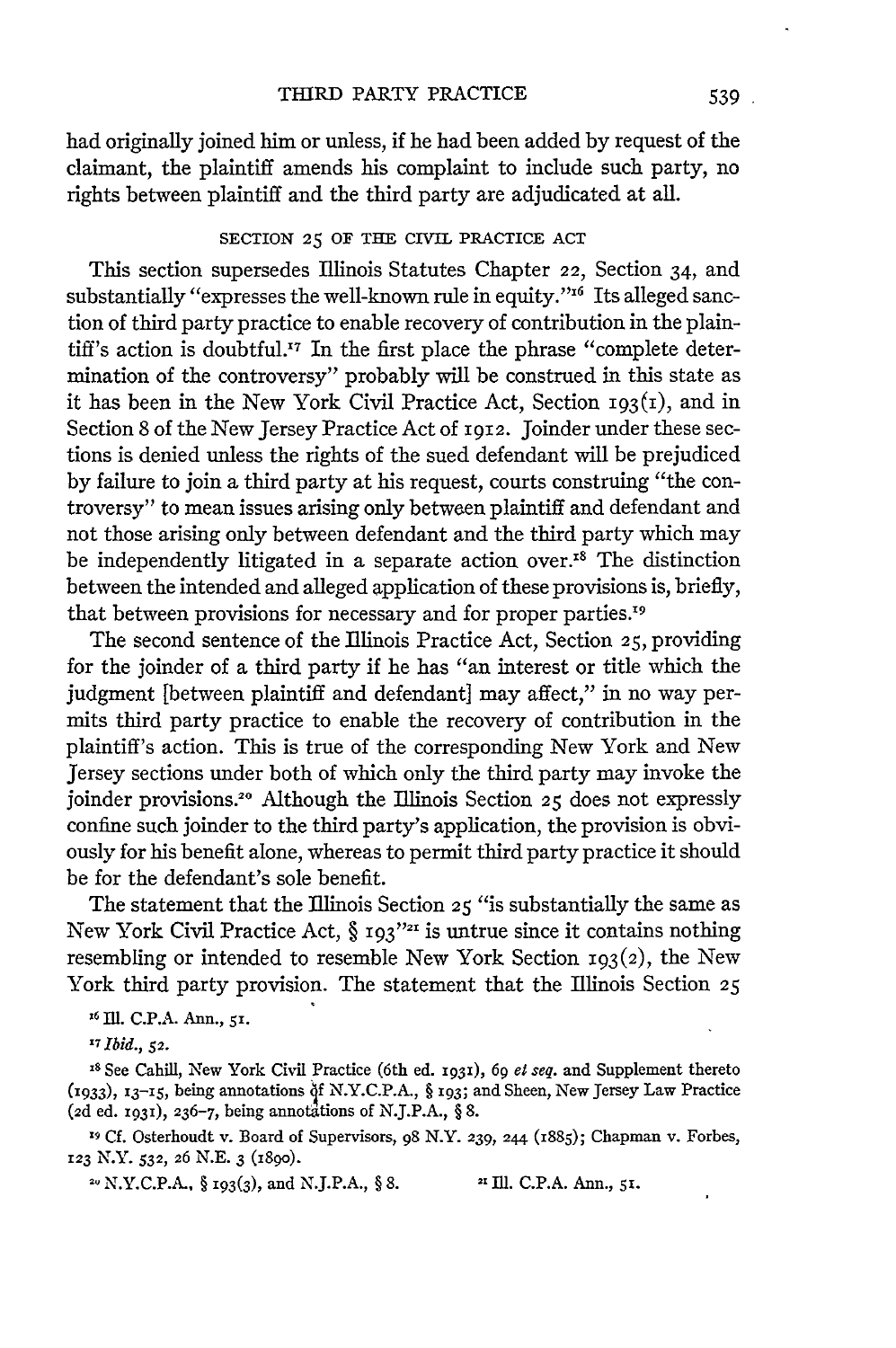"is substantially New Jersey Laws, 1912, **C.** 231, § *8""* is nearer the truth; but the New Jersey court has never granted a third party application under it.<sup>23</sup>

 $\angle$  Even assuming for sake of argument, however, that the practice act permits a defendant to add a third party, it still does not provide for the cross-litigation between such parties of causes of action not yet accrued at common law. Section 38 of the practice act permits under the name of "counter-claim" some kind of cross action between co-defendants already parties to the action. But this section obviously has reference only to accrued causes of action and neither expressly nor by implication does it permit litigation of cross-claims for indemnity or contribution pending the liability of defendant to plaintiff and the discharge of such liability, both necessary for the accrual of the common-law causes of action for such claims. It is apparent from the practice in other states that such crosslitigation involves a change of substantive law and is proper only when sanctioned by statute.<sup>24</sup>

But even if this were not so, the type of judgment necessary on such cross-claims is not available in Illinois. Such judgment merely declares the claimant's rights following the occurrence of certain contingencies, not becoming a final and executable money judgment until the claimant has discharged either all or part of a fixed liability against himself, i.e., has proved the requisites of a common-law cause of action. The Wisconsin court inferred from this statute permitting cross-litigation of these claims in plaintiff's action the right to give what they called a "contingent" judgment to the cross-claimant, to be made final on motion when he showed that he had discharged his own liability to the plaintiff.25 In the absence at least of such a statute, however, this inference would be hardly justifiable.

# THE MUNICIPAL COURT **RULES** 38-45-

(a) Following a brief account of the rules dealing with third party practice will appear a criticism of these rules and the notes appended to them considered as a whole.

The rules provide first for notice to a third party against whom the defendant believes he will have a claim for indemnity or contribution, stating the nature and grounds of the claim. The object of such notice is to have "the third party's liability on the plaintiff's claim settled in the same suit in which the defendant's liability is determined,"<sup>26</sup> or, if he fails

*" Ibid.* **'3** See Sheen, *supra* note i8. 24 Supra note **13.**

25 Wait v. Pierce, **191** Wis. 202, **225, 21o** N.W. **822** (1926).

**26** The Municipal Court of Chicago Civil Practice Rules **(1933)** rule **38,** note.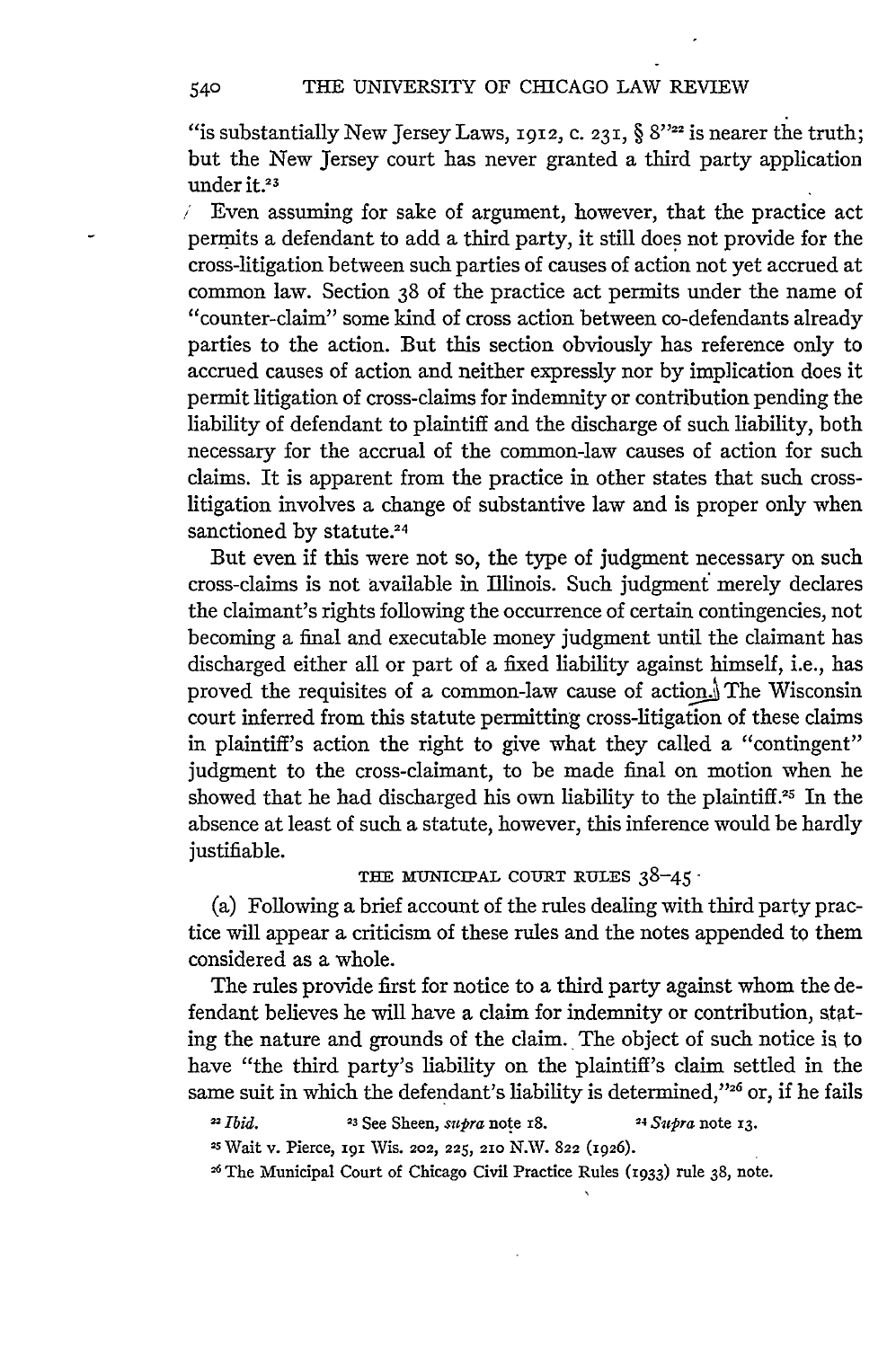to come in, from thereafter being able to contest his liability for indemnity. They then provide for contest of the cross-claim by the third party, the consequence of his failure to so contest being a judgment in favor of defendant. The nature of this judgment is further described by the provision that the defendant may not execute against the third party "without leave of court until after satisfaction by such defendant of the judgment against him."<sup>27</sup>

Next appear provisions for the trial of issues arising only between the defendant and the third party, independent in nature of any arising between the plaintiff and the defendant. Such issues, of course, would deal only with the relationship between the defendant and the third party alleged by the former to warrant liability over. And another rule permits a third party, who believes that if he is made liable he can shift part or all of such liability to another, a fourth party, to add such party just as he himself was added by the defendant, and to litigate the fourth party's liability over in the same way.<sup>28</sup> The fourth party has this same privilege with respect to a fifth party, etc. The final provision allows cross-litigation of claims for indemnity and contribution between co-defendants originally joined by the plaintiff. Procedure under this rule is, with the exception of the third party notice, similar to that under the others, except that each defendant is subject to adverse judgment directly for plaintiff. Consequently either or both defendants may be claimants on mutual crossclaims for either indemnity or contribution.29

(b) These rules are apparently fashioned after the English and Ontario third party rules and are, with a few omissions, a more or less mixed up combination of both.<sup>30</sup> A fundamental difference between them, however, must prove fatal to the Municipal Court rules. Those of England and Ontario dealing with third party practice and cross-litigation in the plaintiff's action of claims for contribution, indemnity, and for other relief, rest on legislative authorization appearing in their respective Judicature Acts.<sup>31</sup> Such authority in each instance permits the proper courts to promulgate rules of third party practice, with additional provisions for crosslitigation by the defendants in plaintiff's action of claims, including indemnity and contribution, arising out of the subject matter of plaintiff's

*<sup>27</sup>Ibid.* rule **41.**

<sup>28</sup> This provision appears in the English and Ontario rules.

*<sup>29</sup>*See citations, *supra* note **7.**

**<sup>30</sup>**Ball's Annual Practice (1934), 294 el *seq.;* and Ontario Rules of Practice (1928), rule <sup>165</sup> el *seq.*

**<sup>31</sup>**Judicature Act, **1925, 15 &** 16 Geo. **5,** c. 49, § **39;** Judicature Act, Ont. Rev. Stats. 1927, **c. 88,** § is(d).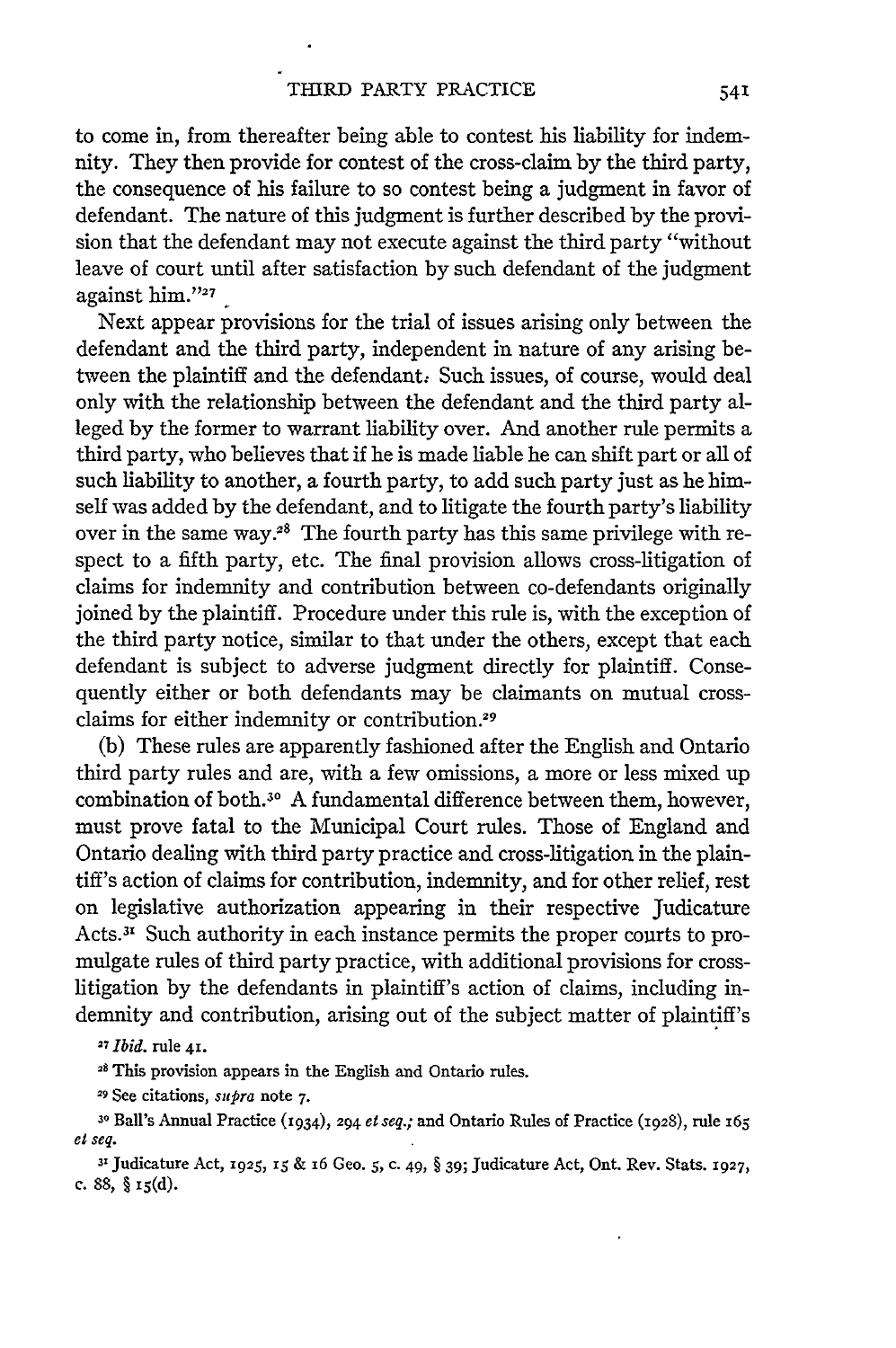action, such cross-claims to be treated as if the defendant had brought a separate suit against the third party for the relief demanded therein. The Illinois legislature has never granted any such authority to the judges of the Municipal Court of Chicago **;,2** hence the inference that the provisions of the third party rules under discussion, insofar as they permit crosslitigation of claims for contribution and indemnity pending the adjudication and discharge by payment of the defendant's own liability, are wholly void. Such a change in the nature of the common-law cause of action for indemnity or contribution is clearly an unwarranted attempt to change the substantive law under a rule making power sanctioning only changes in procedure.

These provisions are invalid for the additional and related reason that no authority exists in this state under which a court may render a judgment, declaratory in its nature, on such cross-claims. The rules in question provide that judgment on the cross-claims shall not be executed until the defendant has discharged his own liability to the plaintiff. The Municipal Court is creating a judgment similar in effect to that termed the "contingent" judgment by the Wisconsin court, since the finality and executability in each case depends upon a specific contingency-proof of the requisites necessary to procuring judgment on such claims at common law. But the Wisconsin judgment is inferentially authorized by the statute permitting this anticipatory cross-litigation.<sup>33</sup> Even if this provision in the rules under discussion were withdrawn and the proceedings deemed only to settle the issue involved (such as joint liability to plaintiff if the claim is for contribution, or liability of defendant to plaintiff if for indemnity), to be binding on the third party as defendant in a separate action over, such a view for contribution is probably unprecedented. It creates an estoppel against the alleged contributor in the separate action over, also an apparent change in substantive law.

One inclined toward a liberal system of procedure may hope that the Illinois court will regard these changes in the common law as procedural and hence valid and within the rule making power of the Municipal Court. The advantages of the perfected practice along the lines suggested in these third party rules are obvious to all. The proper way to procure such advantages, however, is not by judicial legislation but through the legislature. Since other jurisdictions enjoying such a practice have made or authorized the necessary changes in substantive law by legislation, it

**<sup>32</sup>**The Municipal Court operates under the Municipal Court Act, Ill. Cahill's Rev. Stats. **(1933) ,** c. 37, § 389 *et seq.* This act is reprinted in Municipal Court of Chicago Civil Practice Rules (1933), **205-265.**

**<sup>33</sup>** See Wait v. Pierce, **191** Wis. 202, **225, 210** N.W. **822** (1926).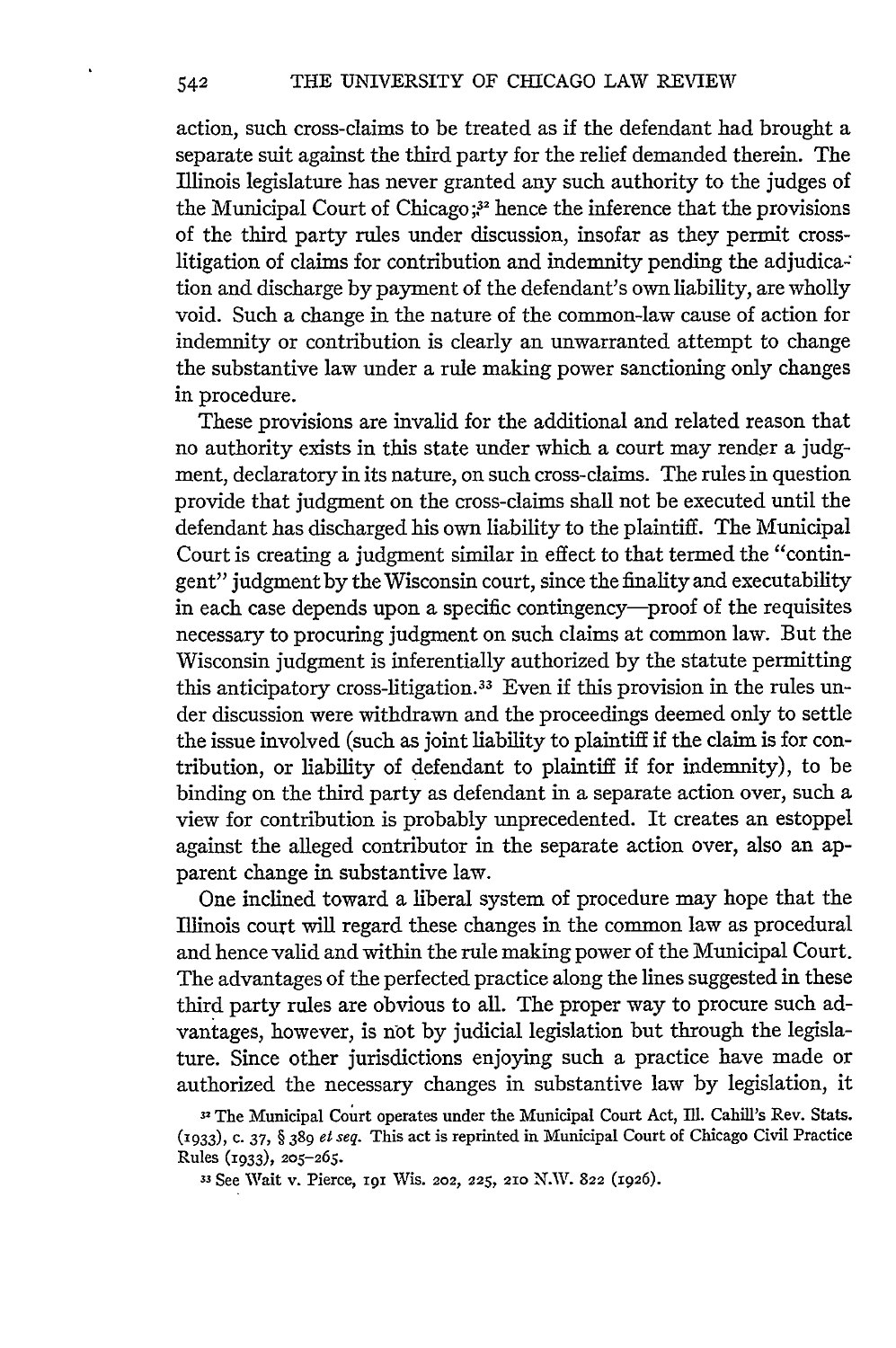seems that Illinois should do likewise. At any rate, such an attitude on the part of the Illinois Supreme Court seems inevitable.

The only legitimate feature of these third party rules, as the writer sees them, is the notice to an alleged indemnitor to take over the defense, thus compelling him to be bound in the subsequent separate action. against him by the outcome of the present action. But this is already orthodox at common law. They might legitimately have permitted a singly sued defendant to add a third party in order to claim damages other than by way of contribution or indemnity but arising out of the same fact transaction as plaintiff's claim. Allowing such a cross-claim in the plaintiff's action involves no change of substantive law since the cause of action has accrued and a final judgment may immediately be given to the successful claimant. It is fundamentally different from the cross-claim for either indemnity or contribution since it necessitates the claimant's freedom from negligence or other fault to the plaintiff (such a claim generally arising out of negligence cases), whereas the latter claims presuppose the defendant-claimant's liability to the plaintiff. But the failure of the Municipal Court to provide for such cross-litigation renders further discussion of it unnecessary.<sup>34</sup>

(c) Assuming for purposes of further discussion, however, the validity of the Municipal Court rules, they are still subject to a good deal of criticism as rules of third party practice. It is unfortunate that much of the material appearing in notes to the various rules was not included in the rules themselves, inasmuch as the notes are declared to be part of the rules.<sup>35</sup> In the note to Rule 38, some of the statements are not clear. The second paragraph permits the practice by the plaintiff with respect to counter claims filed against him by defendant. This is quite orthodox. In the third paragraph of this note, the court prevents the possibility of employing such practice for any purpose but that of securing contribution or indemnity. This seems unfortunate, indeed. The fourth paragraph of the note declaring that the third party is not a defendant is mystifying. If the third party, however he be added, is not a defendant in the action, what is he? Doubtless the court has in mind the plaintiff's amending his complaint to include the third party. This, however, is nobody's concern but the plaintiff's and nothing in the rules requires or depends on such amendment of the plaintiff's complaint. The plaintiff is permitted to so amend in the note to a later rule.

The note to Rule 38 entitled "Common Liability" is odd. Naturally common liability of some sort is necessary for contribution but this is not

**33** See Rule **3o9.**

<sup>34</sup>The rules are confined to claims for indemnity and contribution.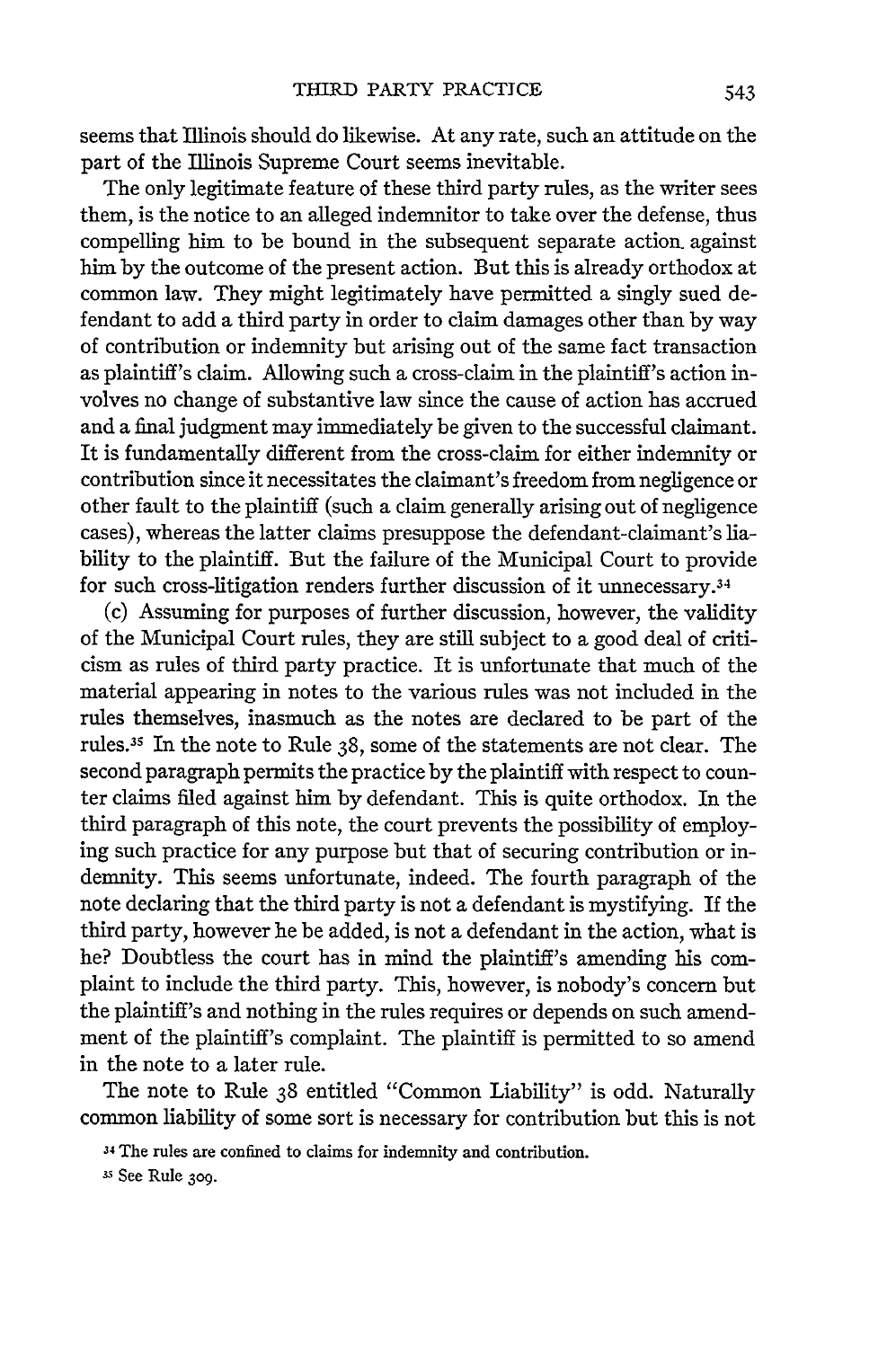at all true for indemnity. This part is an unnecessary restriction not in keeping with the liberal spirit evinced in the rules generally. A seemingly better restriction would have been the conveniently vague statement that the cross-claims must arise out of the subject matter involved in the plaintiff's claim.

The next paragraph of this note, entitled "Tortfeasors," seems strange. Except in one or two situations, it is true, Illinois does not permit contribution between tortfeasors. But the writer had supposed that indemnity between persons liable in tort was everywhere orthodox.<sup>36</sup> In fact it is difficult, if possible, to imagine such a case, the appropriate cross-relief if any being indemnity as distinguished from contribution, in which the claim for indemnity would not lie.

The matter contained under "General Principle" in the note to Rule 38 is very misleading, if not incorrect, particularly that which is stated in the last paragraph thereof. This statement reads: "But where the defendant's claim is an independent right depending upon his failure or success in the action, it is not a claim for indemnity within this rule." It is submitted that if the defendant's "failure or success" has reference to the plaintiff's claim against him, as it must have to mean anything, this statement is incorrect, since all claims for indemnity are "independent" claims and can accrue only when the claimant has himself been found liable.37 This whole section of the notes should have been omitted or, perhaps, should simply have stated that the claim must arise from the subject matter involved in the plaintiff's claim.

The matter in the notes to Rules 39, **40,** 41, and 42 has either been criticized above or is quite satisfactory. But that in the note to Rule 43 deserves considerable attention. The first sentence of the first paragraph of this note tells us that "care must be taken to prevent third parties from being subject to injustice," from what quarter it does not say. The inference from the succeeding sentences, however, makes it clear that the court as a rule-making body is not precluded by this admonition. The first paragraph of the note continues by denying the third party, against whom plaintiff has not amended his complaint, the privilege of introducing de-

**36** As to this see Leflar, Contribution and Indemnity between Tortfeasors, 81 Univ. Pa. L. Rev. **130** (1932).

**<sup>37</sup>**The writer has an uneasy feeling that he has not quite understood what this statement quoted in the text means. But when is a claim **for** indemnity dependent or independent on or of what? That it is always dependent on the claimant's liability to the injured party seems apparent. How the claim arises, whether **by** contract or implication of law, would seem **a** matter of indifference so long as it is an undertaking or implication to indemnify for the claimant's liability to the plaintiff in question. Whether or not the plaintiff could have joined the indemnitor in question as a co-defendant would seem equally unimportant.

 $\cdot$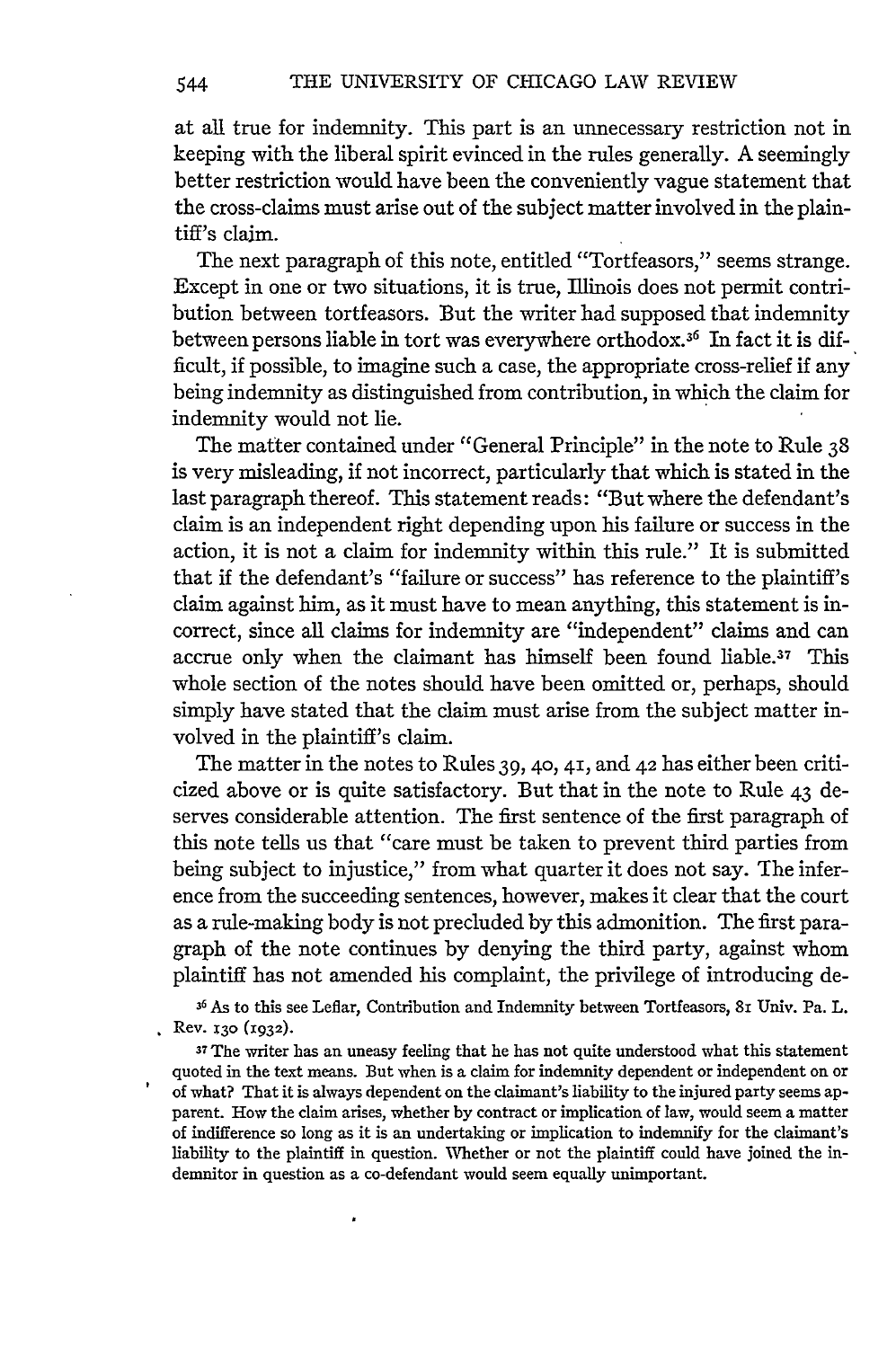fensive matter against plaintiff. This is proper as far as it goes; *but* because of this the third party is not bound by the adjudged liability of the sued defendant to the plaintiff and may litigate such liability as a separate issue arising under the defendant's cross-claim. Thus it is possible in such an action to find as between plaintiff and defendant that the latter is liable, and as between defendant and third party that the defendant is not liable, to the plaintiff. The second finding, of course, does not affect the plaintiff in the least. Any attempt, however, to bind the third party by the adjudication of liability between plaintiff and defendant without giving the third party an opportunity to defend the plaintiff's action, either directly (which the note in question forbids) or in the defendant's name and virtually for the defendant, would be invalid as not due process of law.3<sup>8</sup>

A practical alternative is for the defendant to let the third party defend the plaintiff's action for him and in his name, trying the issue of the relationship or undertaking from which the alleged obligation to indemnify is inferred as the only issue arising under the cross-claim. Even then, however, the defendant might not wish to leave the entire defense to the third party but might prefer that he simply assist, unless he was fairly certain he would defeat the third party on the remaining issues arising under the cross-claim. Under the present rules, however, the defendant has no choice but that just described. Apparently this would also be true of a crossclaim for contribution, where the defendant wants the third party bound by the finding of his own liability to the plaintiff. This would embarrass the defendant, however, since he is much more interested in proving his nonliability to the plaintiff where he can at most shift only half of his adjudged liability to the third party. Yet any other procedure would be lack of due process or would leive the third party free under the crossclaim to litigate the issue of defendant's non-liability to the plaintiff.39 This alternative might place the defendant in the ridiculous position of denying his liability to the plaintiff, as far as the latter's claim is concerned, but of insisting on such liability as far as the cross-claim is concerned.

The easiest way out of this whole difficulty is by amending the rules to permit the third party to plead and introduce evidence directly, and in his own name, against the plaintiff on the issue of defendant's liability to plaintiff, leaving the defendant to defend as he sees fit. The Municipal Court's provision denying this privilege is probably based on the similar

**<sup>38</sup>**Municipal S.R.E. Co., **Inc. v.** D.B. **&** M. Holding Corp., *257* N.Y. 423, **178 N.E.** 745 **(1931).**

*39 Ibid.*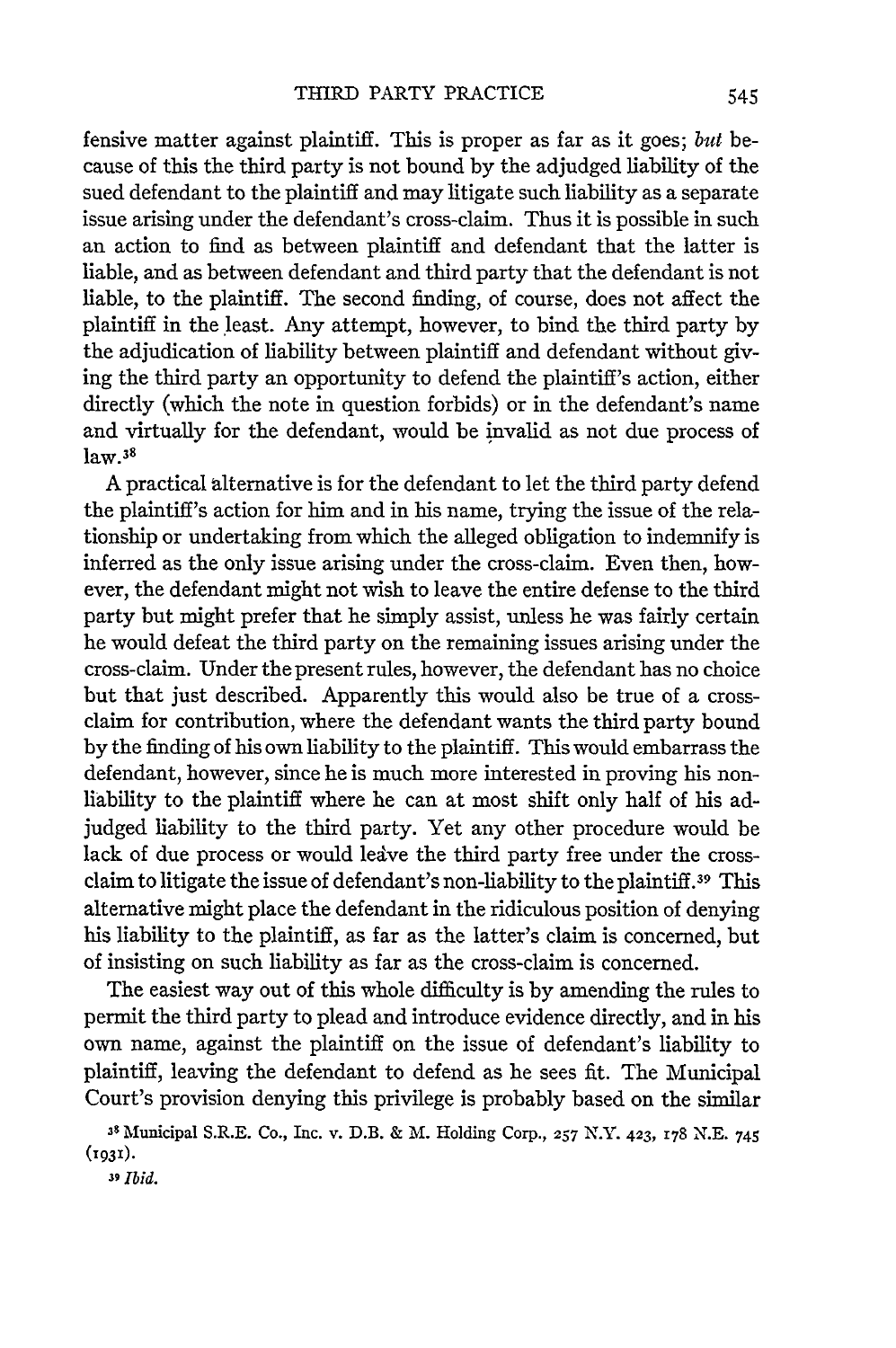English provision.40 This precedent is unsafe, however, since England is not hampered by the constitutional provisions requiring due process. Permitting the third party to plead directly is hard on the plaintiff, of course, since he did not sue the third party and is not interested in him. But it is not unconstitutional. A really effective third party practice can be had only at the cost of some inconvenience and embarrassment to the plaintiff. Legislatures and courts imposing this inconvenience on him might well be guided by the reflection that courts of justice are not run for plaintiffs alone but rather for the ultimate good of all and that a law suit is not a game but a serious attempt to do complete justice.

Discussion of the second paragraph of this note to Rule 43 ties up with the matter immediately preceding. This paragraph reads: "Third parties, if they are really the parties who are fighting the plaintiff, may be allowed to defend by admitting liability to indemnify the defendant."<sup>41</sup> I this has reference to situations where plaintiff has amended his complaint to include the third party (which it almost certainly has not) it is patently unwarranted. There seems little doubt, however, that it has reference to situations where the defendant doesn't care whether the plaintiff recovers against him or not, because, if he does, the defendant will promptly shift the liability to the third party whom he has brought into the action for that very purpose. The defendant, of course, cannot *implead* the third party as a co-defendant in plaintiff's action. The plaintiff may wish to sue only the defendant, even assuming he could have joined the third party. The defendant may let the third party take over his defense in such a case, however, and still press the claim for indemnity against him by way of cross-claim. As shown in the previous paragraph, the easiest way to resolve the difficulty in the United States is to permit the third party to plead directly against the plaintiff. But this can't be done by forcing the third party to admit his obligation to indemnify the defendant as the price to pay for such privilege. Such a step would. be similar to compelling the alleged indemnitor at common law, notified to come in and defend plaintiff's action, to undertake such defense only if he admits his obligation to indemnify; and yet to be concluded by the outcome of plaintiff's action against defendant, even if he refuses to defend so that he may later dispute the obligation to indemnify in the separate action over. But this would be dreadful and is without precedent at common law. Unless the third party is given a full opportunity of disputing and litigating not only defendant's liability to plaintiff but also his own liability to indemnify or contribute to

**<sup>40</sup>**See Bal's Annual Practice (1934), 3o6, note to rule **7.**

4, This also is copied from the English rules. See loc. *cit., supra* note 4o.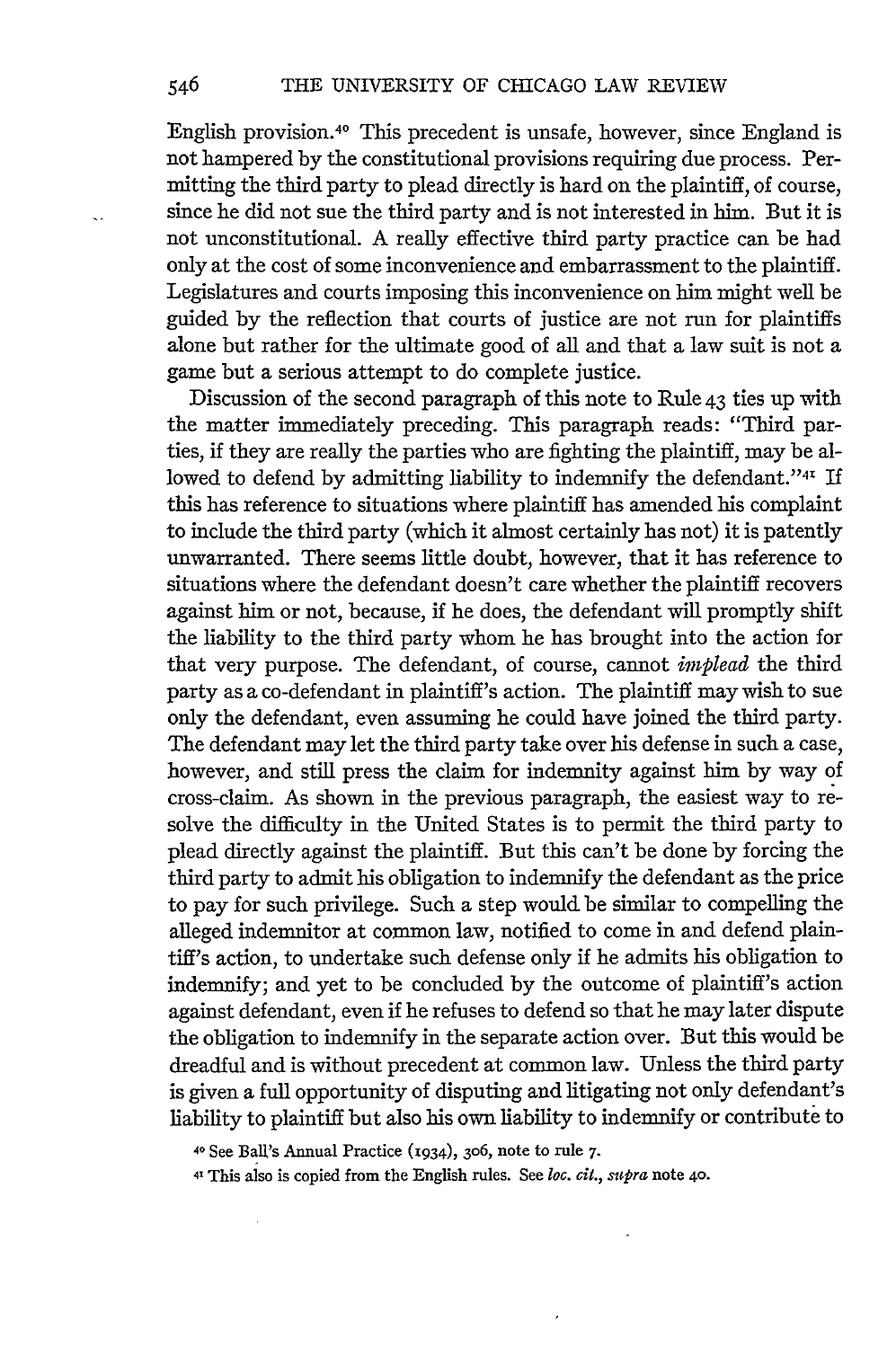the defendant, judgment against him on the cross-claim will be invalid as without due process of law.42

The third paragraph of this note permits the plaintiff to amend his complaint against the added third party if he wishes to take judgment against him. In most other jurisdictions having third party practice, the plaintiff may do this if he wishes, the restriction being that he cannot so amend unless he could have joined both defendant and third party as co-defendants originally. Since the Municipal Court rules unfortunately do not permit the defendant to add a third party unless there is a common liability between them to plaintiff, however, such a restriction is unnecessary in this paragraph. In Pennsylvania the plaintiff may take judgment against a third party not only without having to amend but also when he could not have joined him as a co-defendant originally.43 This seems highly desirable, since it enables by plaintiff's direct execution against the indemnitorthird party a sort of exoneration of defendant, obviating possible financial embarrassment on the latter's part in satisfying the plaintiff's judgment against himself and saving him the trouble of execution over against the third party. In all jurisdictions, however, it is clearly understood that the plaintiff does not have to amend and proceed against the third party the essential benefit of third party practice being merely to facilitate the original defendant's recovery over.

Only a few further points deserve mention. The Pennsylvania third party practice as first conceived would not permit the defendant to deny liability to the plaintiff and at the same time add a third party for purposes of shifting part or all of a possible liability to plaintiff, such a stand on defendant's part being declared inconsistent. The legislature quite naturally amended the statute to permit in express terms what the court had denied. 44 This problem apparently does not arise under the Municipal Court rules since it is not mentioned, the inference being that the rules will be construed in accordance with the obviously better present rule in Pennsylvania. To give the defendant the advantage of third party practice only at the price of admitting his own liability to plaintiff would either emasculate a practice designed for defendant's benefit or would visit great hardship on the third party, whether the latter were bound by such ad-

42' iunicipal S.R.E. Co., Inc. v. D.B. & M. Holding Corp., **257** N.Y. 423, **178** N.E. 745 **(1931).**

43 See *supra* note **xi.**

44 See Gregory, *supra* note **6,** 235-236. See also King v. Equitable Gas **Co., 307** Pa. **287, 291,** 161 Atl. 65 (1932), for practice in Pennsylvania before and after amendment to the *Scire Facias* Act in Pa. Acts, **1931,** no. 236, **p. 663.** As to this situation in Pennsylvania, see also Scott, Some Aspects of the Pennsylvania Sci. **Fa.** Act for the Addition of Defendants Not Originally Sued, **79** Univ. Pa. L. Rev. 3o6 **(i931).**